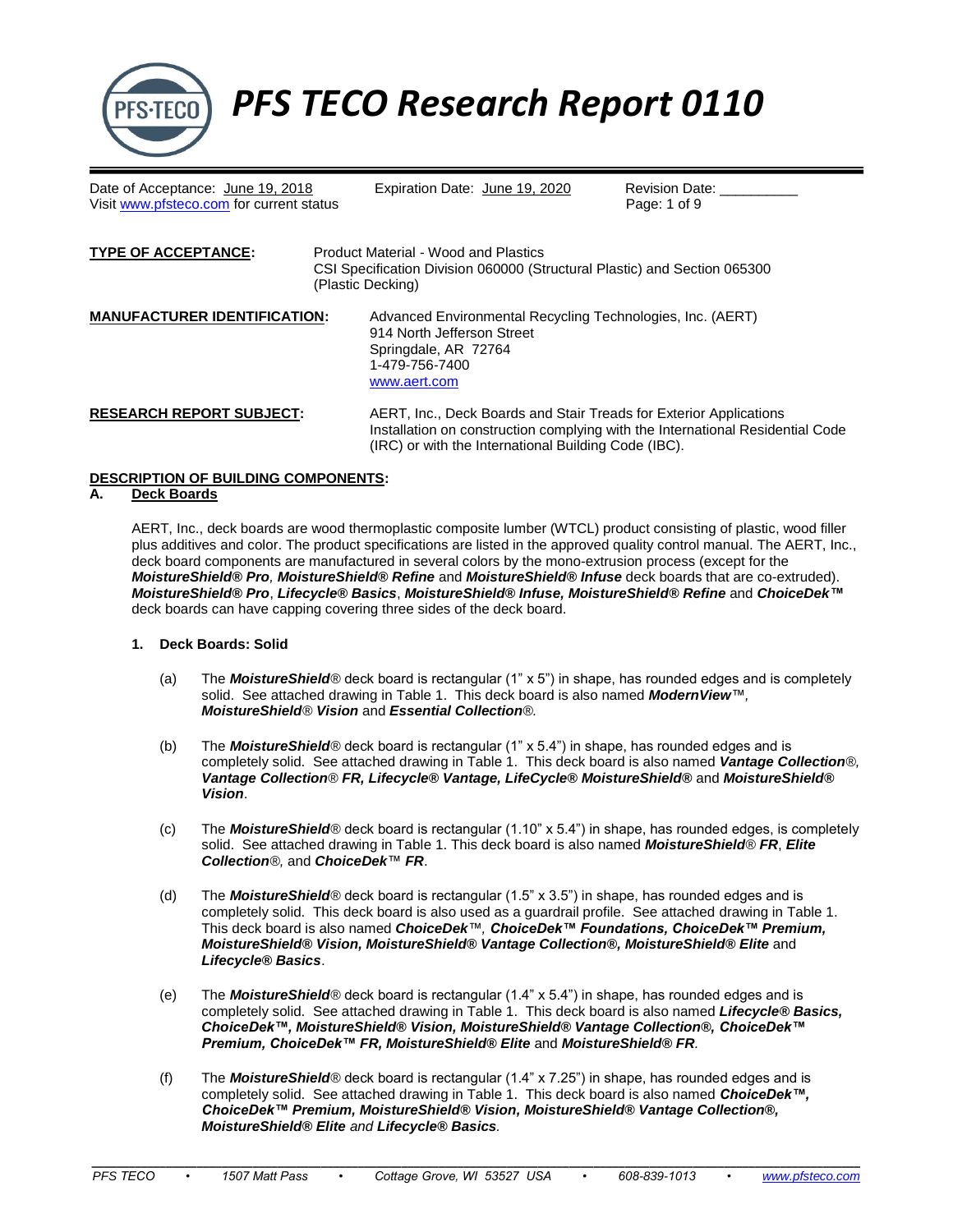- (g) The *MoistureShield®* deck board is rectangular (1" x 5.4") in shape, has rounded edges, is completely solid and has a proprietary polymer capstock that covers three (3) sides of the deck board. See attached drawing in Table 1. This deck board is also named *ChoiceDek™, MoistureShield® Refine, MoistureShield® Infuse* and *MoistureShield® Pro.*
- (h) The *MoistureShield®* deck board is rectangular (0.83" x 5.4") in shape, has rounded edges and is completely solid. See attached drawing in Table 1. This deck board is also named *ModernView™, MoistureShield® Vision, LifeCycle® by MoistureShield®* and *LifeCycle® Elite by MoistureShield®.*

## *2.* **Deck Boards: Solid with Lobes (Oval and Square)**

- (a) The *MoistureShield®* deck board with three (3) oval lobes on the bottom is rectangular (1' x 5") in shape, has rounded edges and is completely solid. See attached drawing in Table 1. This deck board is also named *MoistureShield® Vision, LifeCycle® Premium, MoistureShield® Basics* and *LifeCycle® Basics.*
- (b) The *ChoiceDek™* deck board with three (3) oval lobes is rectangular (1" x 5.4") in shape, has rounded edges and is completely solid. See attached drawing in Table 1. This deck board is also named *ChoiceDek™ Foundations,* and *ChoiceDek™ Premium.*
- (c) The *ChoiceDek™* deck board with three (3) oval lobes is rectangular (1.175" x 5.4") in shape, has rounded edges and is completely solid. See attached drawing in Table 1.
- (d) The *MoistureShield®* deck board with three (3) square lobes is rectangular (1.175" x 5.4") in shape, has rounded edges and is completely solid. See attached drawing in Table 1. This deck board is also named *Lifecycle® Basics.*
- (e) The *MoistureShield®* deck board with three (3) square lobes is rectangular (1.5" x 5.5") in shape, has rounded edges and is completely solid. See attached drawing in Table 1. This deck board is also named *Lifecycle® Basics*.
- (f) The *MoistureShield®* deck board with seven (7) oval lobes is rectangular (0.83" x 5.4") in shape, has rounded edges and is completely solid. See attached drawing in Table 1. This deck board is also named *ModernView™, MoistureShield® Vision, LifeCycle® by MoistureShield®* and *LifeCycle® Euro by MoistureShield®.*

## **3. Deck Boards: Solid with Side Grooves**

- (a) The *MoistureShield®* deck board is rectangular (1" x 5.0") in shape, has rounded edges, is completely solid and has a groove on each side of the board. See attached drawing in Table 1. This deck board is also named *MoistureShield® Vision, ModernView™* and *Essential Collection®*.
- (b) The *MoistureShield®* deck board is rectangular (1" x 5.4") in shape, has rounded edges, is completely solid and has a groove on each side of the board. See attached drawing in Table 1. This deck board is also named *MoistureShield® Vision*, *Vantage Collection®* and *MoistureShield® Infuse.*
- (c) The *MoistureShield®* deck board is rectangular (1" x 5.4") in shape, has rounded edges, is completely solid, has a groove on each side of the board and has a proprietary polymer capstock on the top of the board See attached drawing in Table 1. This deck board is also named *MoistureShield Pro®, MoistureShield® Refine* and *ChoiceDek™.*
- (d) The *MoistureShield®* deck board is rectangular (0.83" x 5.4") in shape, has rounded edges, is completely solid and has a groove on each side of the board. See attached drawing in Table 1. This deck board is also named *ModernView™, MoistureShield® Vision, LifeCycle® by MoistureShield®* and *LifeCycle® Elite by MoistureShield®.*

# **4. Deck Boards: Solid with Side Grooves and Lobes (Oval and Square)**

(a) The *MoistureShield®* deck board is rectangular (1" x 5.0") in shape, has rounded edges, is completely solid, has three lobes on the bottom and has a groove on each side of the board. See attached drawing in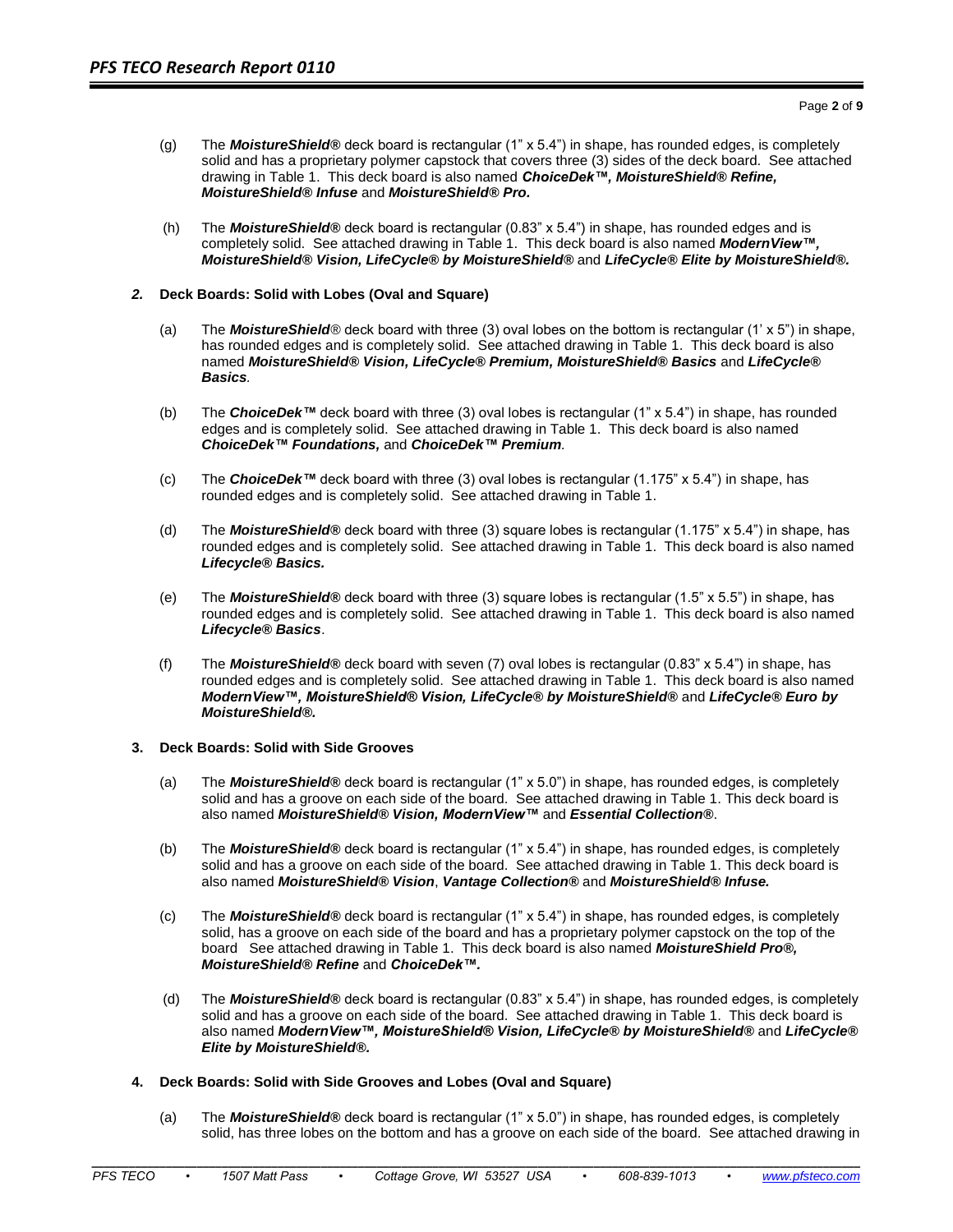Table 1. This deck board is also named *ModernView™, MoistureShield® Vision* and *Essential Collection®*.

- (b) The *MoistureShield®* deck board is rectangular (1" x 5.4") in shape, has rounded edges, is completely solid, has three lobes on the bottom and has a groove on each side of the board. See attached drawing in Table 1. This deck board is also named *MoistureShield® Vision*, *ChoiceDek™, ChoiceDek™ Foundations, CD Premium,* and *Lifecycle® Basics*.
- (c) The *MoistureShield®* deck board is rectangular (0.83" x 5.4") in shape, has rounded edges, is completely solid, has seven lobes on the bottom and has a groove on each side of the board. See attached drawing in Table 1. This deck board is also named *ModernView™, MoistureShield® Vision, LifeCycle® by MoistureShield®* and *LifeCycle® Euro by MoistureShield®.*
- **5.** AERT, Inc., deck boards must be installed perpendicular to supporting construction at maximum span. Deck boards can be used as stair treads and must be installed perpendicular to the supporting construction. The decking and stair tread must be installed with a minimum gap of 3/16 inch between parallel boards for drainage and decking must be installed with a minimum 1/8-inch space provided at each end of the board. See manufacturer's installation instructions noted item 6 below.
- **6.** For additional decking installation details see manufacturer's published installation instructions as follows: MoistureShield decking dated June 2015, MoistureShield decking clips dated April 2015, ChoiceDek decking dated May 2013 and LifeCycle decking dated June 2011.

# **APPLICABLE CODES:**

- 2015 *International Building Code<sup>®</sup>* (IBC)
- 2012 *International Building Code<sup>®</sup>* (IBC)
- 2009 *International Building Code<sup>®</sup>* (IBC)
- 2006 *International Building Code<sup>®</sup>* (IBC)
- 2015 *International Residential Code<sup>®</sup> (IRC)*
- 2012 *International Residential Code<sup>®</sup> (IRC)*
- 2009 *International Residential Code<sup>®</sup> (IRC)*
- 2006 *International Residential Code<sup>®</sup> (IRC)*

# **APPLICABLE CHARACTERISTICS REVIEWED:**

**B. Deck Board(s) – "**See Section A – 1 thru 4 above for list of all the names and descriptions of the deck boards reviewed.

## **1. Deck Board: Structural Performance**

- (a) The deck boards have been reviewed for uniform load, maximum span and deck board direction when installed on support framing members. See attached Table 1.
- (b) The deck boards have been reviewed for wind uplift resistance and have an uplift load rating when installed as indicated in Table 1 in this report.
- (c) The deck boards used as stair treads meet the code prescribed load requirements including the concentrated load of 300 lbf when installed in accordance with the manufacturers' installation instructions and Table 1 in this report. Deck boards and stair treads must be installed perpendicular to supporting members.

## **2. Deck Board: Fastening**

(a) Solid Deck Boards, including those with lobes, side grooves and side grooves and lobes must be fastened to the structural supporting members in accordance with the manufacturer's installation instructions and Table 1 in this report. When manufacturer's installation instructions differ from this report, this report governs.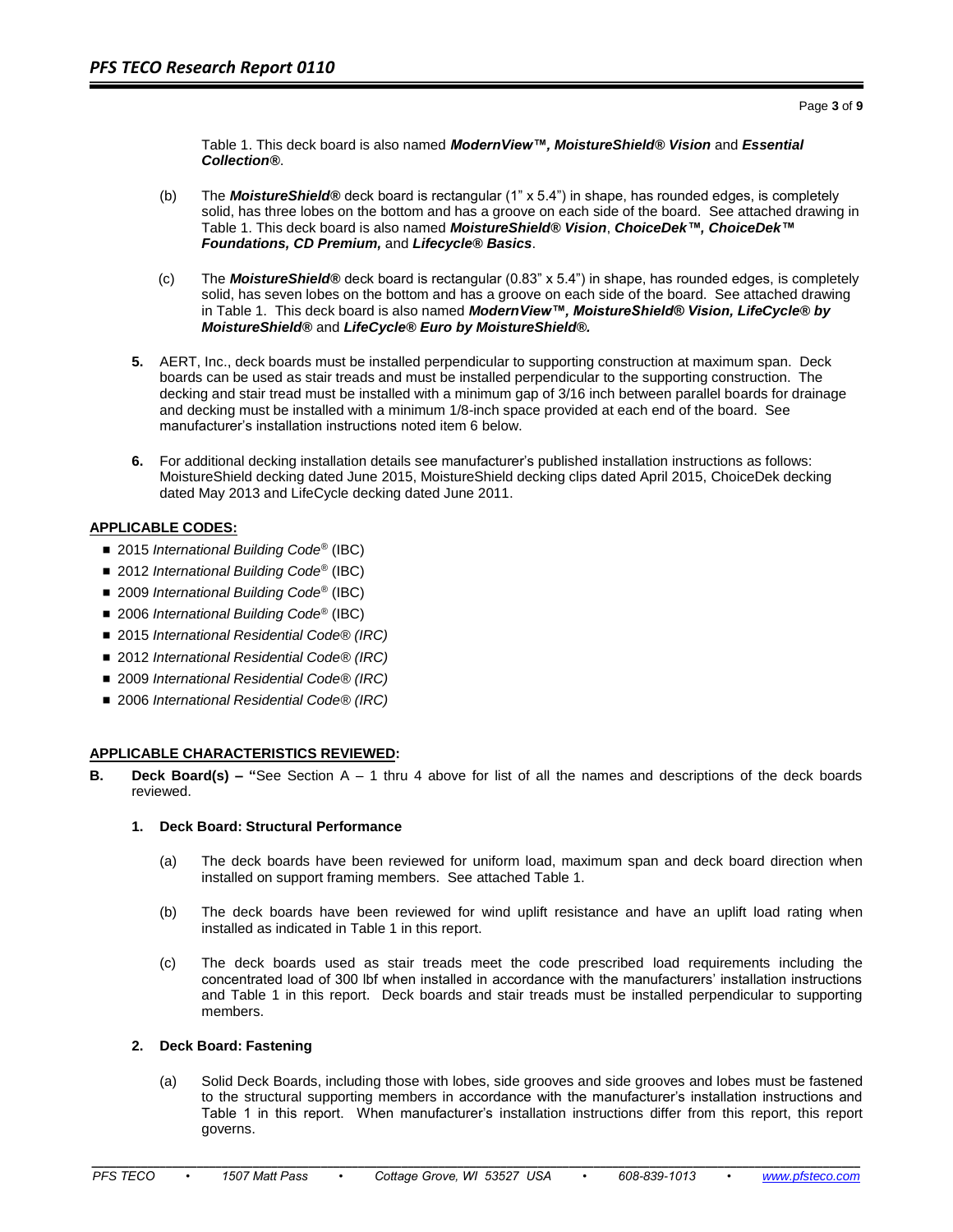- (b) The deck board attachment to structural supporting members is outlined in the manufacturers' installation instructions and Table 1 of this report. When the manufacturer's installation instructions differ from this report, this report governs.
- (c) When deck boards are used as stair treads, they must be installed in accordance with the manufacturer's installation instructions and Table 1 in this report. When the manufacturer's installation instructions differ from this report, this report governs. Review of the structural design for code compliance of supporting members, have not been evaluated and is not a part of this research report.

## **3. Deck Board Durability: Temperature**

(a) The deck boards have been reviewed for the temperature range of -20 degrees F (-29 degrees C) to +125 degrees F (52 degrees C).

## **4. Deck Board Flame Spread Index:**

(a) The flame spread rating for the deck boards, described in this report was less than 200 when tested with ASTM E84 "Standard Test Method for Surface Burning Characteristics of Building Materials."

## **5. Deck Board Decay Resistance:**

(a) The deck boards reviewed for this report have been deemed comparable to naturally durable wood for resistance to fungal decay.

## **6. Deck Board Termite Resistance:**

(a) The deck boards reviewed for this report have been deemed comparable to preservative treated wood for resistance to termite attack.

## **7. UV Testing:**

(a) The UV testing was conducted and an appropriate adjustment factor was applied in accordance with ASTM D 7032-10 "Standard for Establishing Performance Ratings for Wood-Plastic Composite Deck Boards and Guardrail Systems (Guards or Handrails)".

#### **APPLICABLE USES:**

The AERT, Inc., deck boards evaluated in this report are limited to exterior applications for balconies, porches, stair treads, walking surfaces and decks.

#### **LIMITATIONS OF ACCEPTANCE:**

The AERT, Inc., deck boards and guardrails described in this report comply with those codes listed in Applicable Codes section above and are subject to the following conditions:

- **1.** The deck board products must be limited to Type V-B (IBC) and residential construction in accordance with the IRC construction for exterior use as a deck board for balconies, porches, decks and stair treads.
- **2.** Installation of the deck boards must comply with this report, the manufacturer's published installation instructions (see section A-6 above), and the applicable code. When deck board manufacturer's installation instructions differ from this report, this report governs.
- **3.** The fasteners described in this report have been evaluated for the installation of the AERT, Inc., deck boards only. Compatibility of the fasteners to the treated supporting construction has not been evaluated.
- **4.** The AERT, Inc., deck boards indicated in the report must be fastened to the supporting construction as indicated in the manufacturer's installation manual and outlined in this report. When deck board manufacturer's fastening instructions differ from this report, this report governs.
- **5.** When required, the structural deck board layout must be designed by a professional and submitted to the authority having jurisdiction for final acceptance.
- **7.** The AERT, Inc., deck boards have not been evaluated as a member of a fire-resistance-rated assembly.

**\_\_\_\_\_\_\_\_\_\_\_\_\_\_\_\_\_\_\_\_\_\_\_\_\_\_\_\_\_\_\_\_\_\_\_\_\_\_\_\_\_\_\_\_\_\_\_\_\_\_\_\_\_\_\_\_\_\_\_\_\_\_\_\_\_\_\_\_\_\_\_\_\_\_\_\_\_\_\_\_\_\_\_\_\_\_\_\_\_\_\_\_\_\_\_\_\_\_\_\_\_\_\_\_\_\_\_\_\_\_\_\_\_\_\_\_\_\_\_\_\_\_\_\_**

**8.** AERT, Inc., has a Third-Party inspection program provided by PFS Corporation.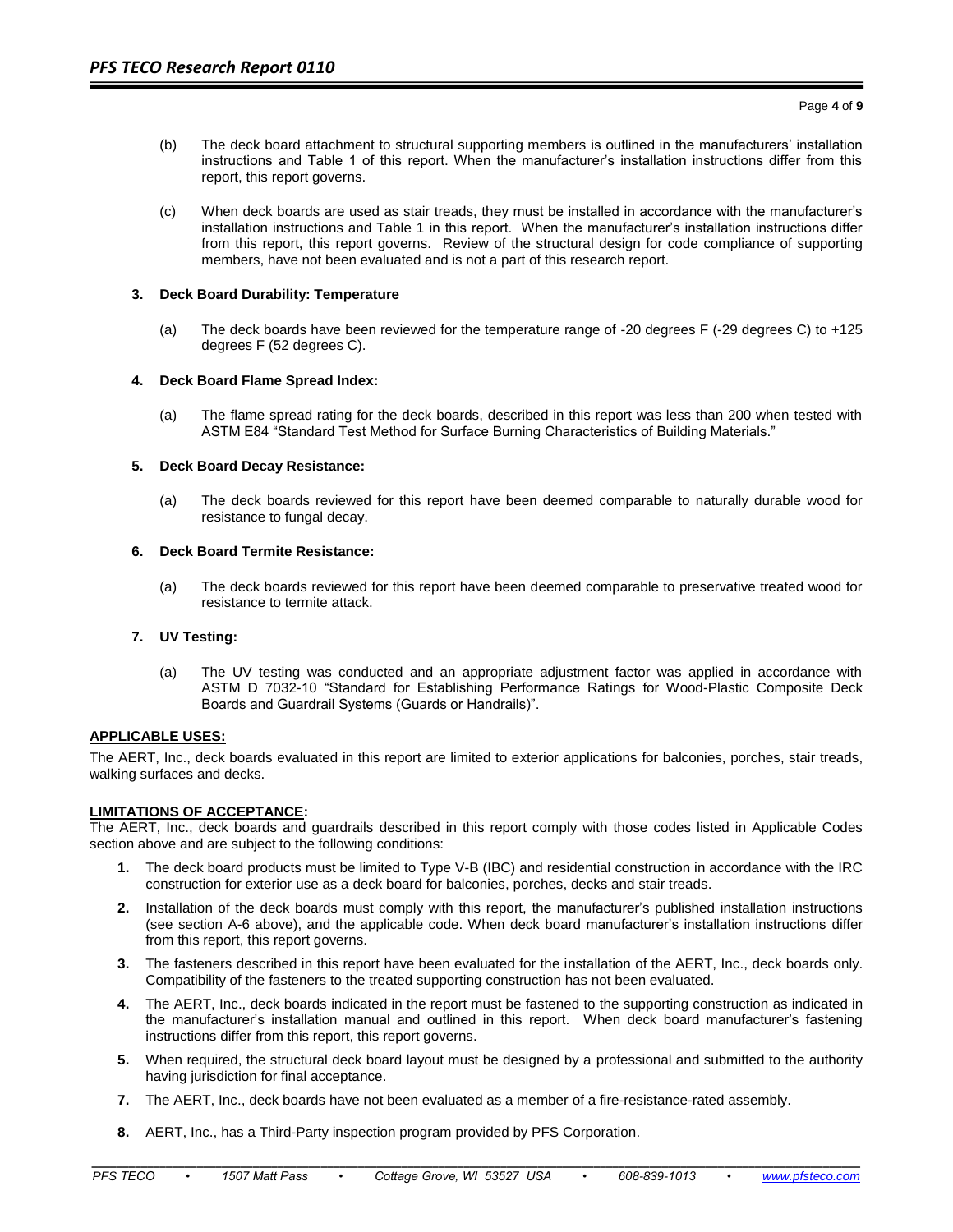# **DOCUMENTATION SUBMITTED:**

Submitted data was provided in accordance with PFS TECO 1601 (Quality control manual, Specifications, Manufacturer's installation instructions, Test data and Descriptive information) and tests were done, and results evaluated in accordance with "Acceptance Criteria for Deck Board Span Ratings and Guardrail Systems (AC174)."

## **PRODUCT IDENTIFCATION:**

The AERT, Inc., deck boards evaluated in this Research Report must be identified with a label, stamp, or laser imprint on every deck board. The information that is required is as follows: AERT, Inc., product identification, compliance to ASTM D7032 including the maximum deck board span (inches on center spacing of supports) and loading (psf), the Research Report number (RR 0110), and PFS Certification Mark. Deck boards without this information are not covered under this report.

**\_\_\_\_\_\_\_\_\_\_\_\_\_\_\_\_\_\_\_\_\_\_\_\_\_\_\_\_\_\_\_\_\_\_\_\_\_\_\_\_\_\_\_\_\_\_\_\_\_\_\_\_\_\_\_\_\_\_\_\_\_\_\_\_\_\_\_\_\_\_\_\_\_\_\_\_\_\_\_\_\_\_\_\_\_\_\_\_\_\_\_\_\_\_\_\_\_\_\_\_\_\_\_\_\_\_\_\_\_\_\_\_\_\_\_\_\_\_\_\_\_\_\_\_**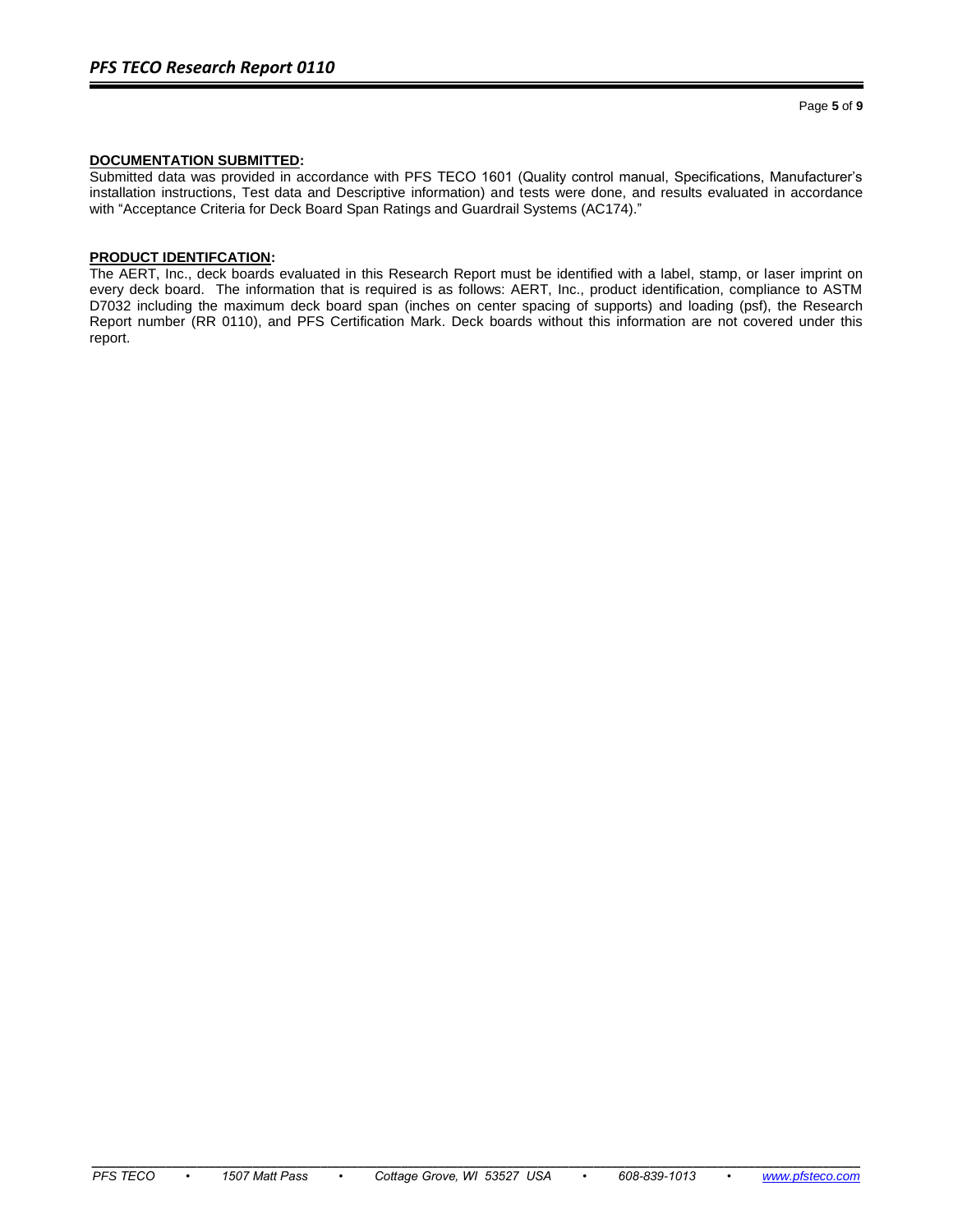Page 6 of 9

| <b>Product</b><br><b>Trade Name</b>                                                                                                                                                                                                      | <b>Deck Board</b><br><b>Profile</b>                                            | <b>Nominal</b><br><b>Size</b> | <b>Shape</b>               | <b>Maximum Span<sup>1</sup> Rating</b><br>(in)<br>for Allowable Load (psf) |     |     | <b>Fastening</b><br>and Uplift                      | <b>Maximum</b><br>Schedule <sup>2</sup> Stair Tread<br><b>Span</b> |
|------------------------------------------------------------------------------------------------------------------------------------------------------------------------------------------------------------------------------------------|--------------------------------------------------------------------------------|-------------------------------|----------------------------|----------------------------------------------------------------------------|-----|-----|-----------------------------------------------------|--------------------------------------------------------------------|
|                                                                                                                                                                                                                                          |                                                                                |                               |                            | 100                                                                        | 150 | 200 | <b>Values</b>                                       | (in)                                                               |
| MoistureShield <sup>®</sup> ,<br>MoistureShield <sup>®</sup> Vision,<br>LifeCycle <sup>®</sup> Premium,<br>MoistureShield® Basics,<br>LifeCycle <sup>®</sup> Basics                                                                      | 5.00<br>00.1                                                                   | 1x5                           | Oval<br>Fluted             | 16                                                                         | 12  | 10  | 114 lbf per<br>#7x2-1/4"<br><b>SS Deck</b><br>Screw | 9                                                                  |
| MoistureShield <sup>®</sup> ,<br>ModernView <sup>™</sup> .<br>MoistureShield® Vision,<br>Essential Collection®                                                                                                                           | $5.00 -$<br>1.00<br>$.21 -$<br>$_{40}$ <sup><math>\pm</math></sup><br>- 38-    | 1x5                           | Oval<br>Fluted-<br>Grooved | 16                                                                         | 12  | 10  | $100$ psf<br>with<br>hidden<br>fastening<br>system  | 9                                                                  |
| MoistureShield <sup>®</sup> ,<br>ModernView <sup>™</sup> .<br>MoistureShield® Vision,<br>Essential Collection®                                                                                                                           | $-5.00$<br>.00.                                                                | 1x5                           | Solid                      | 16                                                                         | 12  | 10  | 114 lbf per<br>#7x2-1/4"<br><b>SS Deck</b><br>Screw | 9                                                                  |
|                                                                                                                                                                                                                                          | $-5.00 -$<br>1.00<br>$.21$ <sup><math>+</math></sup><br>.40 $\pm$<br>$-1.38 -$ | 1x5                           | Grooved                    | 16                                                                         | 12  | 10  | $100$ psf<br>with<br>hidden<br>fastening<br>system  | 9                                                                  |
| MoistureShield <sup>®</sup> , Vantage<br>Collection <sup>®</sup> , Vantage<br>Collection <sup>®</sup> FR, Lifecycle <sup>®</sup><br>Vantage, LifeCycle <sup>®</sup><br>MoistureShield <sup>®</sup><br>MoistureShield <sup>®</sup> Vision | 540<br>1.00                                                                    | $1x5 - 1/2$                   | Solid                      | 16                                                                         | 12  | 10  | 114 lbf per<br>#7x2-1/4"<br><b>SS Deck</b><br>Screw | 9                                                                  |
| MoistureShield <sup>®</sup> ,<br>MoistureShield Pro®,<br>MoistureShield® Refine,<br>ChoiceDek <sup>™</sup>                                                                                                                               | $-5.40 -$<br>1.00<br>$.21$ <sup>+</sup><br>.40 ⊐                               | $1x5 - 1/2$                   | Grooved                    | 16                                                                         | 12  | 10  | $100$ psf<br>with<br>hidden<br>fastening<br>system  | 9                                                                  |

**Table 1: Span Table and Fastening Schedule for Deck Boards**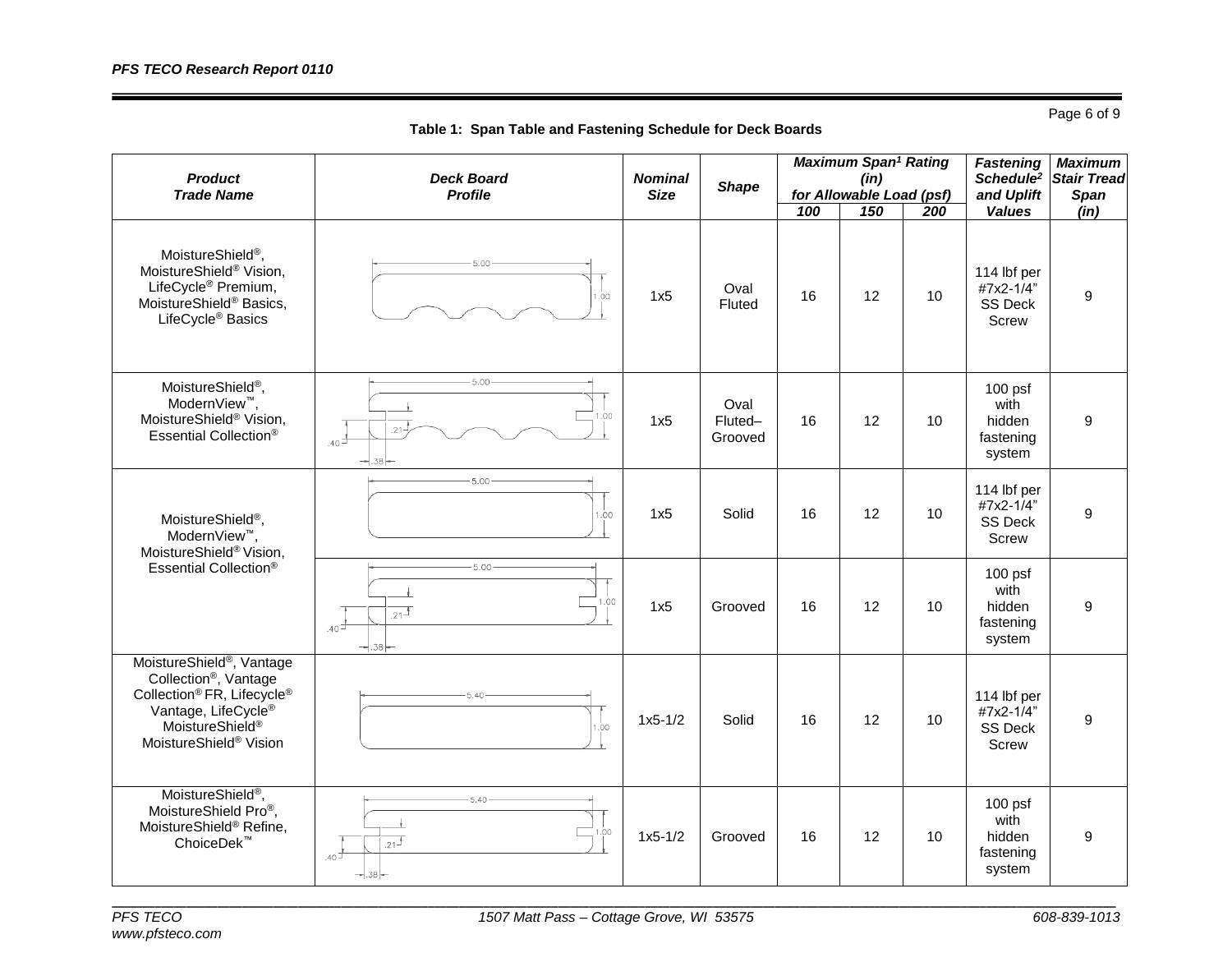# *PFS TECO Research Report 0110*

| <b>Table 1 Continued</b>                                                                                                                                    |                                                   |           |                               |    |    |    |                                                            | Page 7 of 9 |
|-------------------------------------------------------------------------------------------------------------------------------------------------------------|---------------------------------------------------|-----------|-------------------------------|----|----|----|------------------------------------------------------------|-------------|
| ChoiceDek™, ChoiceDek™<br>Foundations, ChoiceDek <sup>™</sup><br>Premium                                                                                    | 1.00                                              | $1x5-1/2$ | Oval<br>Fluted                | 16 | 12 | 10 | 114 lbf per<br>#7x2-1/4"<br><b>SS Deck</b><br>Screw        | 9           |
| MoistureShield <sup>®</sup> ,<br>MoistureShield <sup>®</sup> Vision,<br>ChoiceDek™, ChoiceDek™<br>Foundations, CD Premium,<br>Lifecycle <sup>®</sup> Basics | $-5.40-$<br>00.<br>$16 -$<br>$40^{\pm}$<br>$-38-$ | $1x5-1/2$ | Oval<br>$Fluted -$<br>Grooved | 16 | 12 | 10 | $100$ psf<br>with<br>hidden<br>fastening<br>system         | 9           |
| MoistureShield <sup>®</sup> , Lifecycle <sup>®</sup><br><b>Basics</b>                                                                                       | 5.40<br>$\triangledown$<br>1.18                   | 5/4x6     | Square<br>Fluted              | 18 | 16 | 12 | 114 lbf per<br>#7x2-1/4"<br><b>SS Deck</b><br><b>Screw</b> | 12          |
| ChoiceDek <sup>®</sup>                                                                                                                                      | $-5.40$<br>1.18                                   | 5/4x6     | Oval<br>Fluted                | 18 | 16 | 12 | 114 lbf per<br>#7x2-1/4"<br>SS Deck<br><b>Screw</b>        | 12          |
| MoistureShield <sup>®</sup> ,<br>MoistureShield® FR, Elite<br>Collection <sup>®</sup> , ChoiceDek <sup>™</sup> FR                                           | $-5.40 -$<br>1.10                                 | 5/4x6     | Solid                         | 18 | 16 | 12 | 114 lbf per<br>#7x2-1/4"<br><b>SS Deck</b><br><b>Screw</b> | 12          |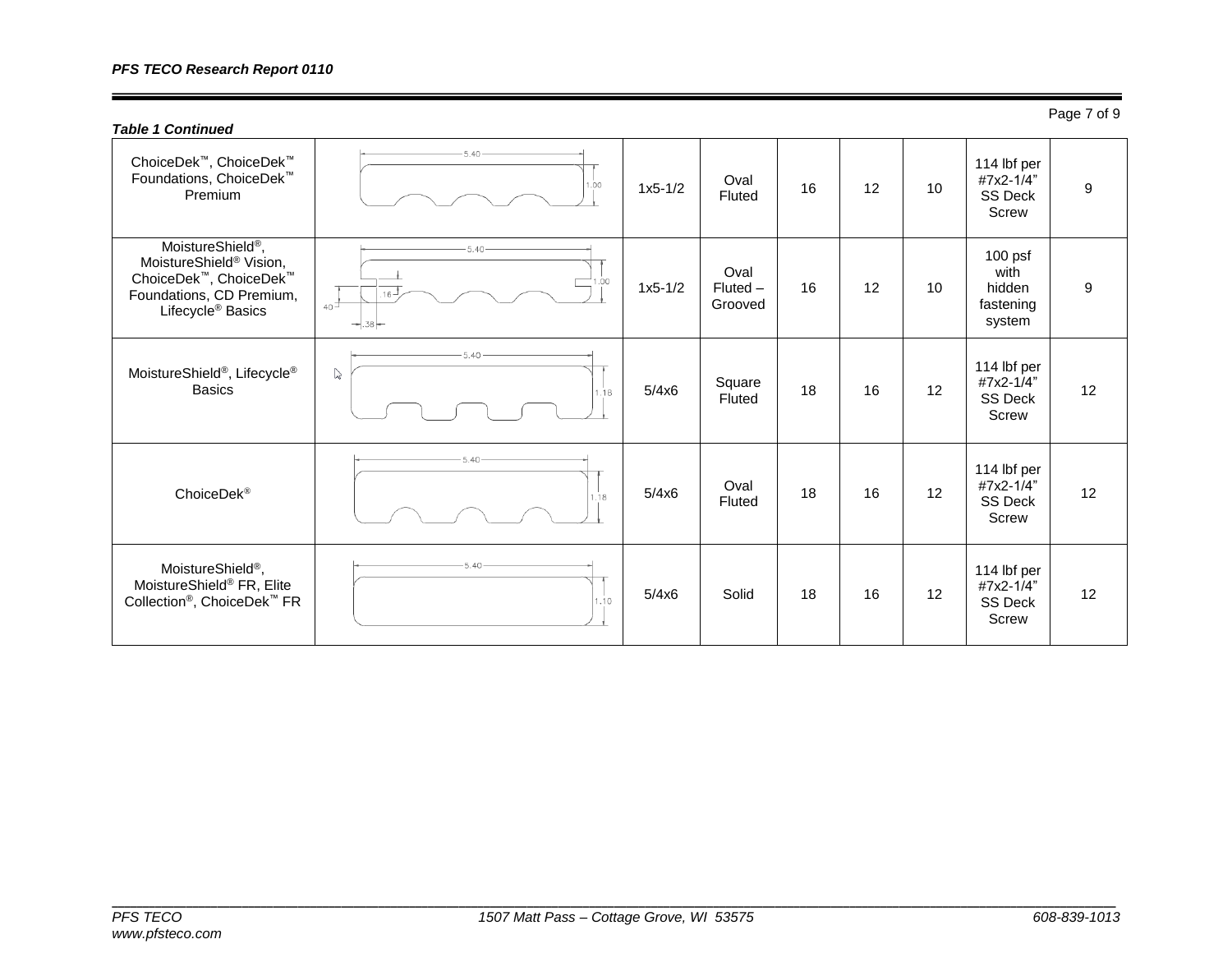| <b>Table 1 Continued</b>                                                                                                                                                                                                                                                                                                      |                |           |                  |    |    |    |                                                     | i ugu u ui u |
|-------------------------------------------------------------------------------------------------------------------------------------------------------------------------------------------------------------------------------------------------------------------------------------------------------------------------------|----------------|-----------|------------------|----|----|----|-----------------------------------------------------|--------------|
| MoistureShield <sup>®</sup> ,<br>ChoiceDek <sup>™</sup> , ChoiceDek™<br>Foundations, ChoiceDek <sup>™</sup><br>Premium, MoistureShield®<br>Vision, MoistureShield®<br>Vantage Collection <sup>®</sup> ,<br>MoistureShield® Elite,<br>Lifecycle <sup>®</sup> Basics                                                            |                | 2x4       | Solid            | 20 | 18 | 16 | 114 lbf per<br>#7x2-1/4"<br>SS Deck<br>Screw        | 14           |
| MoistureShield <sup>®</sup> , Lifecycle <sup>®</sup><br><b>Basics</b>                                                                                                                                                                                                                                                         | $-5.50$<br>.50 | 2x6       | Square<br>Fluted | 20 | 18 | 16 | 114 lbf per<br>#7x2-1/4"<br><b>SS Deck</b><br>Screw | 16           |
| MoistureShield <sup>®</sup> , Lifecycle <sup>®</sup><br>Basics, ChoiceDek <sup>™</sup> ,<br>MoistureShield <sup>®</sup> Vision,<br>MoistureShield <sup>®</sup> Vantage<br>Collection <sup>®</sup> , ChoiceDek <sup>™</sup><br>Premium, ChoiceDek <sup>™</sup> FR,<br>MoistureShield® Elite,<br>MoistureShield <sup>®</sup> FR | 5.40<br>1.40   | 2x6       | Solid            | 24 | 18 | 16 | 114 lbf per<br>#7x2-1/4"<br><b>SS Deck</b><br>Screw | 16           |
| MoistureShield <sup>®</sup> ,<br>ChoiceDek™, ChoiceDek™<br>Premium, MoistureShield®<br>Vision, MoistureShield®<br>Vantage Collection <sup>®</sup> ,<br>MoistureShield <sup>®</sup> Elite,<br>Lifecycle <sup>®</sup> Basics                                                                                                    |                | 2x8       | Solid            | 24 | 18 | 16 | 114 lbf per<br>#7x2-1/4"<br><b>SS Deck</b><br>Screw | 18           |
| MoistureShield <sup>®</sup> ,<br>ChoiceDek <sup>™</sup> , MoistureShield <sup>®</sup><br>Refine, MoistureShield®<br>Infuse, MoistureShield® Pro                                                                                                                                                                               | 1.00           | $1x5-1/2$ | Solid            | 16 | 12 | 10 | 114 lbf per<br>#7x2-1/4"<br>SS Deck<br>Screw        | 9            |

Page 8 of 9